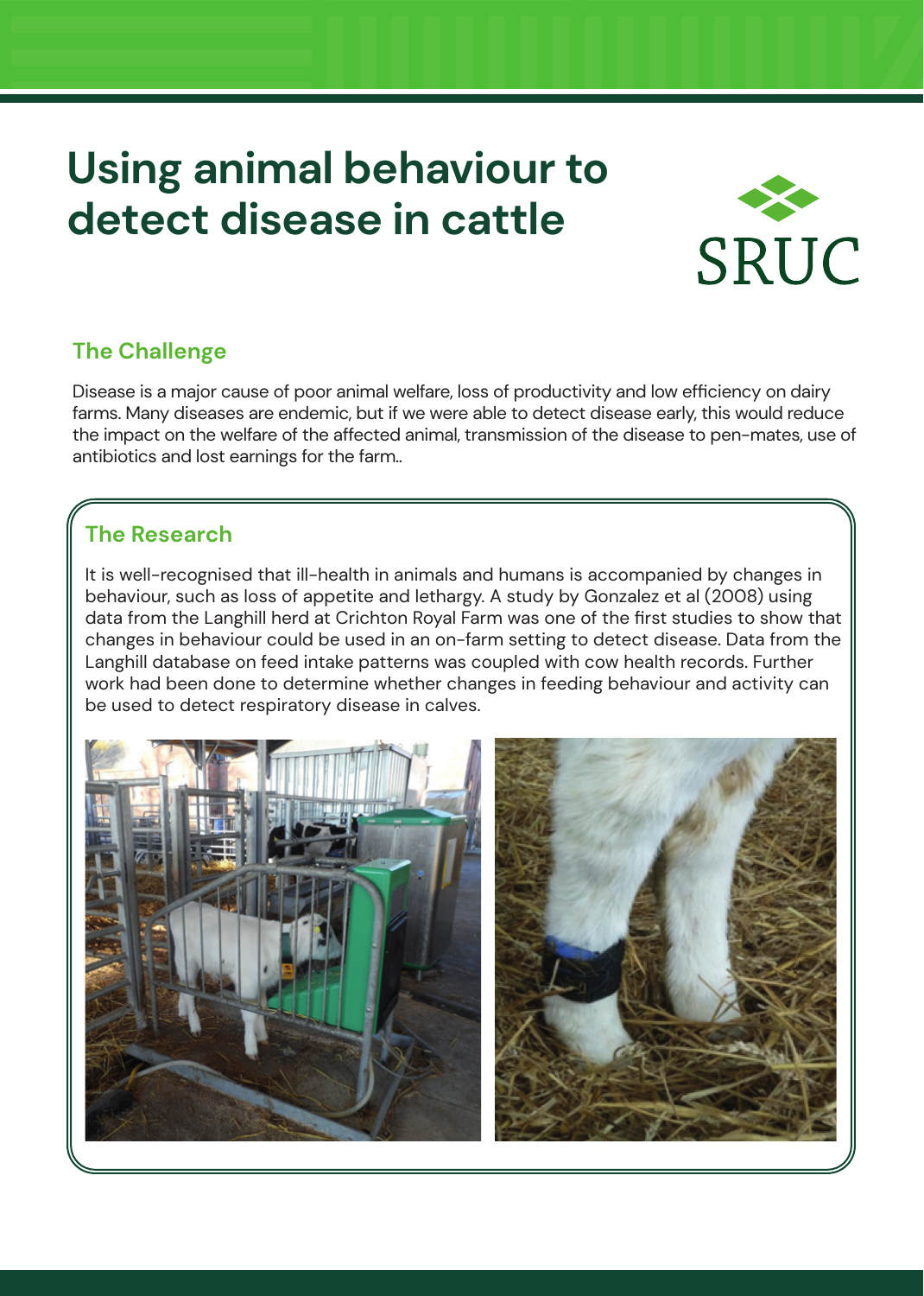#### **The Results**

The analysis from Gonzalez et al (2008) showed that lame cows ate for a shorter time each day, ate more quickly and had fewer feeding bouts. These changes were evident in the feeding patterns before the farm staff had identified that the cow was lame. Similarly, the study of feeding behaviour and activity in calves showed that calves with respiratory disease spend more time lying down each day and had longer lying bouts. They also spend less time feeding and had fewer visits to the feeder. Importantly, these changes were also evident 1-3 days before the clinical signs were observed. A machine learning technique was used to produce an algorithm to predict disease in calves from these data sources.

#### **The Impact**

Interest in the use of technology to aid cow management has risen in recent years. This is driven by increases in herd size, reductions in farm staffing and a willingness by farmers to improve farm efficiency and animal health and welfare. The availability of technology that can detect changes in the behaviour of individual animals and process that data in a timely manner has also become more cost effective and available for use on farms.

The results of the studies on behavioural changes and disease has provided clear evidence on which to base computer algorithms that detect disease in commercial products. SRUC has been involved in a number of these studies.

### **The Future**

The use of sensors to detect behavioural indicators of disease is a developing field. Other changes in behaviour that may indicate illness will be explored, as well as how individual animals differ in their response to disease. This will be coupled with further developments in sensors and data analytics that are capable of detecting these changes. These innovations are necessary to produce disease detection systems aimed towards individual animals with the high level of accuracy that farmers require. Early detection of disease will improve animal health and welfare. It will reduce animal mortality and morbidity, thereby improving farm sustainability and reducing environmental impact.